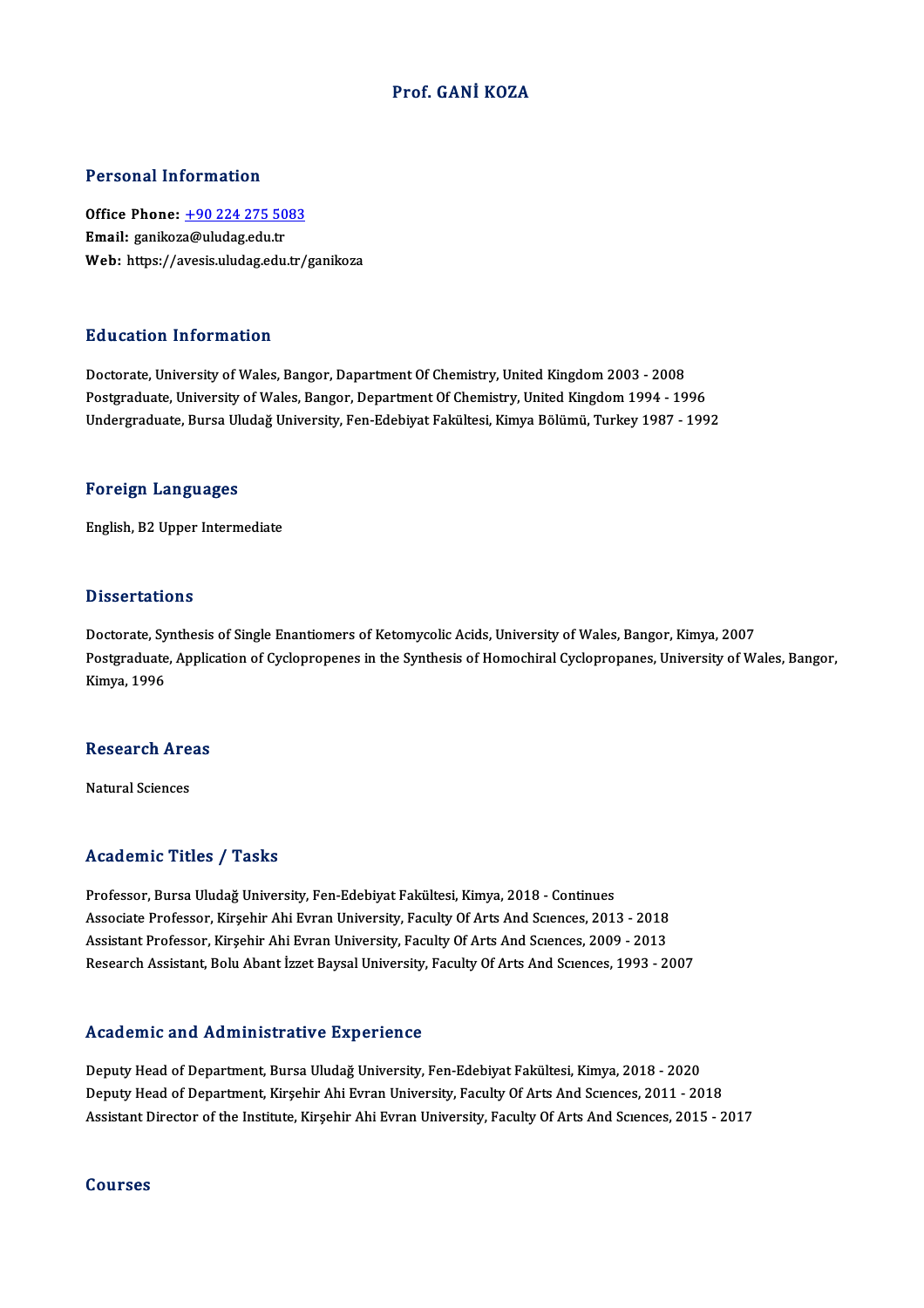Kimyacılar İçin Teknik İngilizce, Undergraduate, 2019 - 2020<br>Canel Kimya Undergraduate, 2020, 2021 Kimyacılar İçin Teknik İngilizce, Undergrad<br>Genel Kimya, Undergraduate, 2020 - 2021<br>Organik Kimyade Yükseltsenme Mekanizme Kimyacılar İçin Teknik İngilizce, Undergraduate, 2019 - 2020<br>Genel Kimya, Undergraduate, 2020 - 2021<br>Organik Kimyada Yükseltgenme Mekanizmaları, Doctorate, 2020 - 2021<br>Organik Kimya I. Undergraduate, 2020 - 2021 Genel Kimya, Undergraduate, 2020 - 2021<br>Organik Kimyada Yükseltgenme Mekanizmalar<br>Organik Kimya I, Undergraduate, 2020 - 2021<br>Organik Kimya, Undergraduate, 2019, -2020 Organik Kimya I, Undergraduate, 2020 - 2021<br>Organik Kimya, Undergraduate, 2019 - 2020 Organik Kimya I, Undergraduate, 2020 - 2021<br>Organik Kimya, Undergraduate, 2019 - 2020<br>Genel Kimya Laboratuarı II, Undergraduate, 2019 - 2020<br>NMB spectresseny in Organis Chemistry, Undergraduate Organik Kimya, Undergraduate, 2019 - 2020<br>Genel Kimya Laboratuarı II, Undergraduate, 2019 - 2020<br>NMR spectroscopy in Organic Chemistry, Undergraduate, 2020 - 2021<br>Coneral Chemistry, Undergraduate, 2020, 2021 Genel Kimya Laboratuarı II, Undergraduate, 2019<br>NMR spectroscopy in Organic Chemistry, Underg<br>General Chemistry, Undergraduate, 2020 - 2021<br>Canal Kimya Laboratuaru LUndergraduate, 2019 NMR spectroscopy in Organic Chemistry, Undergraduate,<br>General Chemistry, Undergraduate, 2020 - 2021<br>Genel Kimya Laboratuarı I, Undergraduate, 2019 - 2020<br>Organik Kimyada Boaktif Ara Ürünler, Bostsraduate, 2011 General Chemistry, Undergraduate, 2020 - 2021<br>Genel Kimya Laboratuarı I, Undergraduate, 2019 - 2020<br>Organik Kimyada Reaktif Ara Ürünler, Postgraduate, 2019 - 2020 Scientific English, Undergraduate, 2019 - 2020

## Advising Theses

KOZA G., 2,3-disübstitüe tiyofen türevlerinin yeni bir yöntemle sentezi, Postgraduate, K.KILIÇ(Student), 2016

# koza G., 2,5-alsubsutue tiyoten turevierinin yeni bir yöntemie sentezi, Postgraduate, k.k.i.l.t.<br>Articles Published in Journals That Entered SCI, SSCI and AHCI Indexes

| Articles Published in Journals That Entered SCI, SSCI and AHCI Indexes |                                                                                                                    |
|------------------------------------------------------------------------|--------------------------------------------------------------------------------------------------------------------|
| I.                                                                     | The synthesis of single enantiomers of trans-alkene containing mycolic acids and related sugar<br>esters           |
|                                                                        | Ali H. M., Koza G., Hameed R. T., Rowles R., Davies C., Al Dulayymi J. R., Gwenin C. D., Baird M. S.               |
|                                                                        | TETRAHEDRON, vol.72, pp.7143-7158, 2016 (Journal Indexed in SCI)                                                   |
| Н.                                                                     | Intermolecular heterocyclization of alkynones with 2-mercaptoacetaldehyde under metal-free                         |
|                                                                        | conditions: synthesis of 2,3-disubstituted thiophenes                                                              |
|                                                                        | Vatansever E. C., Kilic K., Ozer M. S., Koza G., Menges N., Balci M.                                               |
|                                                                        | TETRAHEDRON LETTERS, vol.56, pp.5386-5389, 2015 (Journal Indexed in SCI)                                           |
| III.                                                                   | Synthesis of Furo[2,3-d]pyridazin-4(5H)-one and Its N(5)-Substituted Derivatives                                   |
|                                                                        | Karahan E., Koza G., Balci M.                                                                                      |
|                                                                        | HELVETICA CHIMICA ACTA, vol.97, pp.1487-1496, 2014 (Journal Indexed in SCI)                                        |
| IV.                                                                    | Furo- and thieno-fused 1,3-diazepine-4,6-diones                                                                    |
|                                                                        | Ozer M. S., Koza G., Şahin E., Balci M.                                                                            |
|                                                                        | TETRAHEDRON LETTERS, vol.54, pp.6553-6556, 2013 (Journal Indexed in SCI)                                           |
| V.                                                                     | The synthesis of methoxy and keto mycolic acids containing methyl-trans-cyclopropanes                              |
|                                                                        | Koza G., Muzael M., Schubert-Rowles R. R., Theunissen C., Al Dulayymi J. R., Baird M. S.                           |
|                                                                        | TETRAHEDRON, vol.69, pp.6285-6296, 2013 (Journal Indexed in SCI)                                                   |
| VI.                                                                    | Facile synthesis of novel 7-aminofuro- and 7-aminothieno[2,3-d]pyridazin-4(5H)-one and 4-                          |
|                                                                        | aminophthalazin-1(2H)-ones                                                                                         |
|                                                                        | Koza G., Keskin S., Ozer M. S., Cengiz B., Şahin E., Balci M.                                                      |
|                                                                        | TETRAHEDRON, vol.69, pp.395-409, 2013 (Journal Indexed in SCI)                                                     |
| VII.                                                                   | A novel class of compounds: synthesis of 5,5 '-carbonyl-bis(5,6-dihydro-4H-furo- and thieno-[2,3-                  |
|                                                                        | c]pyrrol-4-ones)                                                                                                   |
|                                                                        | Koza G., Balci M.                                                                                                  |
|                                                                        | TETRAHEDRON, vol.67, pp.8679-8684, 2011 (Journal Indexed in SCI)                                                   |
| VIII.                                                                  | Molecular structure of the Mycobacterium tuberculosis virulence factor, mycolic acid, determines                   |
|                                                                        | the elicited inflammatory pattern                                                                                  |
|                                                                        | Vander Beken S., Al Dulayymi J. R., Naessens T., Koza G., Maza-Iglesias M., Rowles R., Theunissen C., De Medts J., |
|                                                                        | Lanckacker E, Baird M. S., et al.                                                                                  |
|                                                                        | EUROPEAN JOURNAL OF IMMUNOLOGY, vol.41, pp.450-460, 2011 (Journal Indexed in SCI)                                  |
| IX.                                                                    | Structure-function relationships of the antigenicity of mycolic acids in tuberculosis patients                     |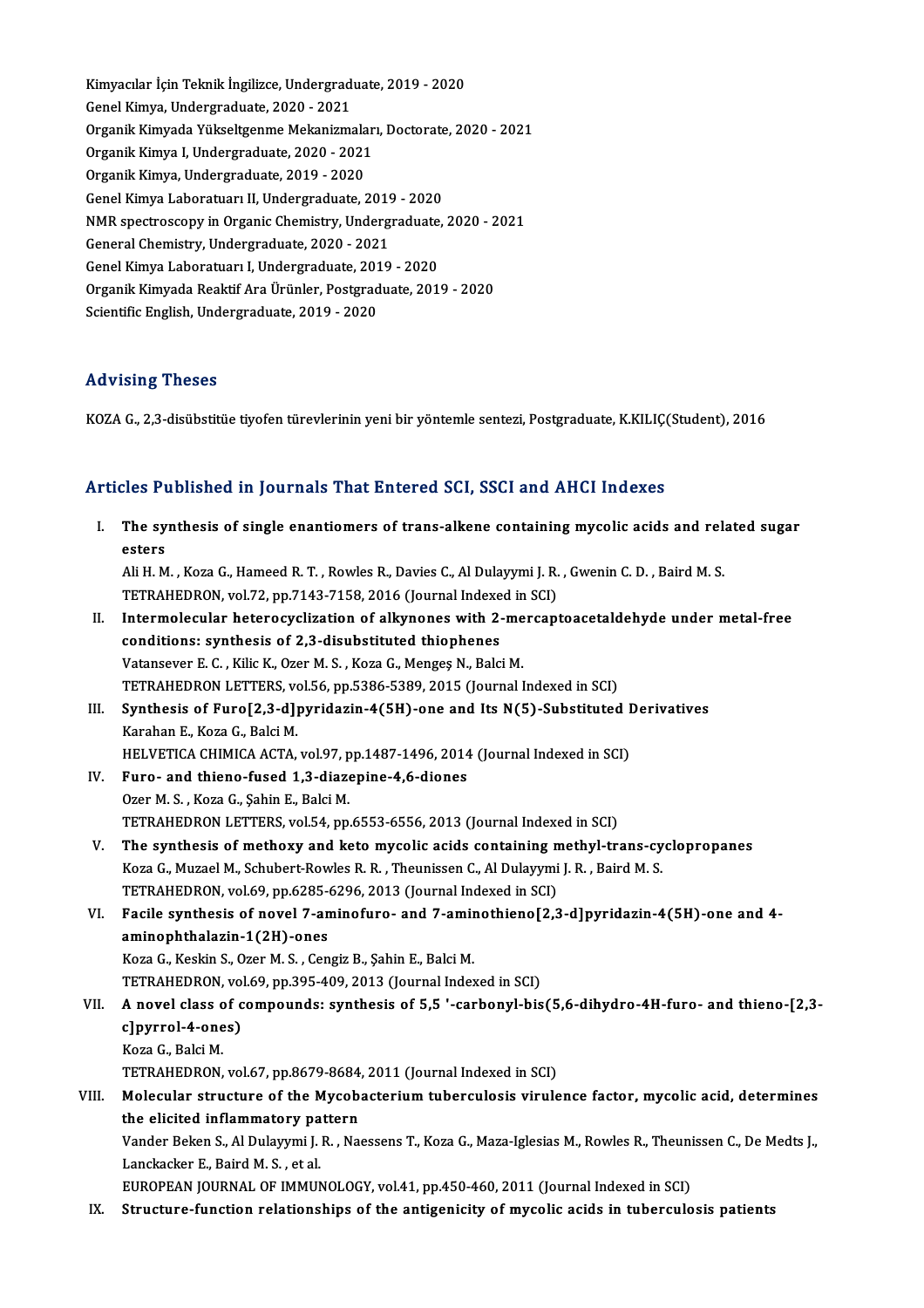Beukes M., Lemmer Y., Deysel M., Juma'a R. A. D. , Mark S. B. , Koza G., Maximiliano M. I. , Richard R. R. , Theunissen<br>S. Sposten Letal Beukes M., Lemme<br>C., Grooten J., et al.<br>CHEMISTRY AND E Beukes M., Lemmer Y., Deysel M., Juma'a R. A. D. , Mark S. B. , Koza G., Maximiliano M. I. , Ri<br>C., Grooten J., et al.<br>CHEMISTRY AND PHYSICS OF LIPIDS, vol.163, pp.800-808, 2010 (Journal Indexed in SCI)<br>The sunthesis of a

|       | C., Grooten J., et al.                                                                                                                    |
|-------|-------------------------------------------------------------------------------------------------------------------------------------------|
|       | CHEMISTRY AND PHYSICS OF LIPIDS, vol.163, pp.800-808, 2010 (Journal Indexed in SCI)                                                       |
| X.    | The synthesis of a major alpha '-mycolic acid of Mycobacterium smegmatis                                                                  |
|       | Muzael M., Koza G., Al Dulayymi J. J., Baird M. S.                                                                                        |
|       | CHEMISTRY AND PHYSICS OF LIPIDS, vol.163, pp.678-684, 2010 (Journal Indexed in SCI)                                                       |
| XI.   | Regioselective Synthesis of the 5,6-Dihydro-4H-furo[2,3-c]pyrrol-4-one Skeleton: A New Class of                                           |
|       | Compounds                                                                                                                                 |
|       | Koza G., Karahan E., Balci M.                                                                                                             |
|       | HELVETICA CHIMICA ACTA, vol.93, pp.1698-1704, 2010 (Journal Indexed in SCI)                                                               |
| XII.  | The synthesis of single enantiomers of mycobacterial ketomycolic acids containing cis-cyclopropanes                                       |
|       | Koza G., Theunissen C., Al Dulayymi J. R., Baird M. S.                                                                                    |
|       | TETRAHEDRON, vol.65, pp.10214-10229, 2009 (Journal Indexed in SCI)                                                                        |
| XIII. | The synthesis of single enantiomers of trans-alkene-containing mycolic acids                                                              |
|       | Koza G., Rowles R., Theunissen C., Al-Dulayymi J. R., Baird M. S.                                                                         |
|       | TETRAHEDRON LETTERS, vol.50, pp.7259-7262, 2009 (Journal Indexed in SCI)                                                                  |
| XIV.  | Regioselective synthesis of the 3,4-dihydrofuro[3,2-d]pyrimidin-2(1H)-one skeleton: a new class of                                        |
|       | compound                                                                                                                                  |
|       | Koza G., Ozcan S., Şahin E., Balci M.                                                                                                     |
|       | TETRAHEDRON, vol.65, pp.5973-5976, 2009 (Journal Indexed in SCI)                                                                          |
| XV.   | The first synthesis of single enantiomers of ketomycolic acids                                                                            |
|       | Koza G., Baird M. S.                                                                                                                      |
|       | TETRAHEDRON LETTERS, vol.48, pp.2165-2169, 2007 (Journal Indexed in SCI)                                                                  |
| XVI.  | 1,2,2-tribromocyclopropanecarboxylic acid and derivatives - Valuable intermediates for four carbon                                        |
|       | cyclopropane and cyclopropene synthons                                                                                                    |
|       | Aldulayymi A., Aldulayymi J., Baird M., Gerrard M., Koza G., Harkins S., Roberts E.                                                       |
|       | $\pi$ <sub>r</sub> a life of $\alpha$ is $\alpha$ in $\alpha$ and $\alpha$ and $\alpha$ and $\alpha$ and $\alpha$ is $\alpha$ in $\alpha$ |

cyclopropane and cyclopropene synthons<br>Aldulayymi A., Aldulayymi J., Baird M., Gerrard M., Koza G., Harkins S., I<br>TETRAHEDRON, vol.52, pp.3409-3424, 1996 (Journal Indexed in SCI) TETRAHEDRON, vol.52, pp.3409-3424, 1996 (Journal Indexed in SCI)<br>Books & Book Chapters

- I. Bölüm2: Organik Kimyada Temel Kavramlar Salman A.Y., Koza G., Şendur G., Özyıldırım H., Aycan H. Ş., Paşa S., Alpat Ş., Yavuz S., Kılıç T. in:GenelKimya 4OrganikKimya,CananNAKİBOĞLU,Editor,AnıYayıncılık,Ankara,pp.39-80,2017
- II. Bölüm 1: Organik Kimyaya Giriş in: Genel Kimya 4 Organik Kimya, Canan NAKİBOĞLU, Editor, Anı Yayıncılık, Ankara, pp.39-8<br>Bölüm 1: Organik Kimyaya Giriş<br>Salman A. Y. , Koza G., Şendur G., Özyıldırım H., Aycan H. Ş. , Paşa S., Alpat Ş., Yavuz S., Kılıç T. Bölüm 1: Organik Kimyaya Giriş<br>Salman A. Y. , Koza G., Şendur G., Özyıldırım H., Aycan H. Ş. , Paşa S., Alpat Ş., Yavuz S., Kılıç T.<br>in: Genel Kimya 4 Organik Kimya, Canan NAKİBOĞLU, Editor, Anı Yayıncılık, Ankara, pp.9-38

# m: GenerKimya 4 Organik Kimya, Canan NAKiBOGLO, Editor, Ani Yayincink<br>Refereed Congress / Symposium Publications in Proceedings

- efereed Congress / Symposium Publication<br>I. Furo-izokinolin-1,3-dion Türevlerinin Sentezi I. Furo-izokinolin-1,3-dion Türevlerinin Sentezi<br>Koza G. Furo-izokinolin-1,3-dion Türevlerinin Sentezi<br>Koza G.<br>29.Ulusal Kimya Kongresi, ODTÜ, Ankara, Ankara, Turkey, 10 - 14 September 2017<br>Yoni Bir Yöntemle Eure, irokinolin 1 3 dien Türevlerinin Senteri Koza G.<br>29.Ulusal Kimya Kongresi, ODTÜ, Ankara, Ankara, Turkey, 10 - 14 Septem<br>II. Yeni Bir Yöntemle Furo-izokinolin-1,3-dion Türevlerinin Sentezi<br>Koza C
- 29.Ulusa<br>Yeni Bi<br>Koza G. Yeni Bir Yöntemle Furo-izokinolin-1,3-dion Türevlerinin Sent<br>Koza G.<br>3. Organik Kimya Kongresi, Trabzon, Turkey, 5 - 08 September 2016<br>Synthesia of 2.2. disubstituted thiophones: intermelesular be

I I. Soza G.<br>1. Synthesis of 2,3-disubstituted thiophenes: intermolecular heterocyclization of alkynones with 2-<br>1. Synthesis of 2,3-disubstituted thiophenes: intermolecular heterocyclization of alkynones with 2mercaptoacetaldehyde under metal-free conditions KozaG.,KılıçK.,Vatansever E.C. ,ÖzerM.S. ,MengeşN.,BalcıM. Trans Mediterranean Colloquium on Heterocyclic Chemistry, TRAMECH VIII, Antalya, Turkey, 11 - 15 November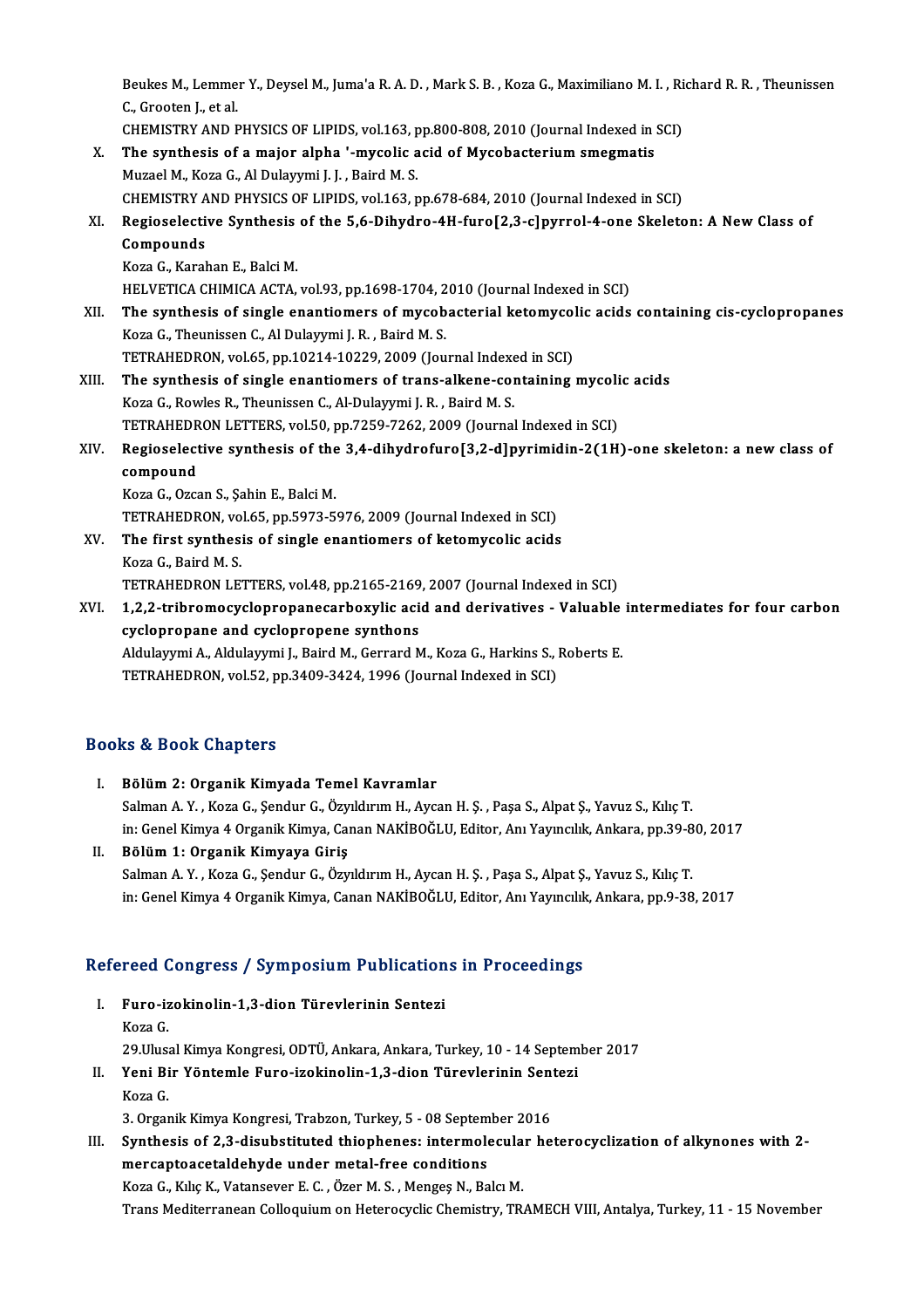2015 IV. Synthesis of furo- and thieno-fused newheterocyclic chemistry 2015<br>Synthesis of furo- and thieno-fused<br>Koza G., Özer M. S. , Karahan E., Balcı M.<br>Trans Mediterranean Cellequium en He Trans Mediterranean Colloquium on Heterocyclic Chemistry, TRAMECH VIII, Antalya, Turkey, 11 - 15 November 2015 Koza (<br>Trans<br>2015<br>Yoni l Trans Mediterranean Colloquium on Heterocyclic Chemistry, TRAMECH VIII, Ant<br>2015<br>V. Yeni Heterosiklik Bileşik Furo-izokinolin 1,3-dion Türevlerinin Sentezi<br>Kora C. Bashuğu A. İ Koza G., Başbuğu A. İ.<br>2. Organik Kimya Kongresi, Ankara, Turkey, 24 - 26 September 2014 Yeni Heterosiklik Bileşik Furo-izokinolin 1,3-dion Türevlerini<br>Koza G., Başbuğu A. İ.<br>2. Organik Kimya Kongresi, Ankara, Turkey, 24 - 26 September 2014<br>Yeni Heterosiklik Yanıları Euro, ve Tiveneamineniridezinenk Koza G., Başbuğu A. İ.<br>2. Organik Kimya Kongresi, Ankara, Turkey, 24 - 26 September 2014<br>VI. Yeni Heterosiklik Yapılar: Furo- ve Tiyenoaminopiridazinonlar<br>Koza G. Koskin S. Özer M. S. Gengiz B. Bakı M KozaG.,KeskinS.,ÖzerM.S. ,CengizB.,BalcıM. Yeni Heterosiklik Yapılar: Furo- ve Tiyenoaminopiridazinon<br>Koza G., Keskin S., Özer M. S. , Cengiz B., Balcı M.<br>25.Ulusal Kimya Kongresi, Erzurum, Turkey, 27 June - 02 July 2011<br>Yoni Bir Yöntemle Europirolan ve Europiridaz VII. Yeni Bir Yöntemle Furopirolon ve Furopiridazinon Türevlerinin Sentezi Erzurum 2011<br>Karahan E., Koza G., Balcı M. 25 Ulusal Kimya Kongresi, Erzurum, Turkey, 27 June - 02 July 2011 Yeni Bir Yöntemle Furopirolon ve Furopiridazinon Türevleı<br>Karahan E., Koza G., Balcı M.<br>25.Ulusal Kimya Kongresi, Erzurum, Turkey, 27 June - 02 July 2011<br>Yoni Bir Yöntemle Eteleginen ve Aminefteleginen Türevleri: Karahan E., Koza G., Balcı M.<br>25.Ulusal Kimya Kongresi, Erzurum, Turkey, 27 June - 02 July 2011<br>VIII. Yeni Bir Yöntemle Ftalazinon ve Aminoftalazinon Türevlerinin Sentezi<br><sup>Vooltin S.</sup> Koza G. Bala M. 25.Ulusal Kimya Kongresi,<br>Yeni Bir Yöntemle Ftala<br>Keskin S., Koza G., Balcı M.<br>24 Ulusal Kimya Kongresi Yeni Bir Yöntemle Ftalazinon ve Aminoftalazinon Türevlerini:<br>Keskin S., Koza G., Balcı M.<br>24.Ulusal Kimya Kongresi, Zonguldak, Turkey, 29 June - 02 July 2010<br>Yoni Bir Yöntemle Euroninalen ve Euroninidaginen Türevleni: Keskin S., Koza G., Balcı M.<br>24.Ulusal Kimya Kongresi, Zonguldak, Turkey, 29 June - 02 July 2010<br>IX. Yeni Bir Yöntemle Furopirolon ve Furopiridazinon Türevlerinin Sentezi<br>Karahan E., Koza G., Balcı M. 24. Ulusal Kimya Kongresi, Zonguldak, Turkey, 29 June - 02 July 2010 Yeni Bir Yöntemle Furopirolon ve Furopiridazinon Türevlerinin Sentez:<br>Karahan E., Koza G., Balcı M.<br>24.Ulusal Kimya Kongresi, Zonguldak, Zonguldak, Turkey, 29 June - 02 July 2010<br>Etalarinan ve Amineftalarinan Türevlerinin Karahan E., Koza G., Balcı M.<br>24.Ulusal Kimya Kongresi, Zonguldak, Zonguldak, Turkey, 29 June - 02 July 2010<br>X. Ftalazinon ve Aminoftalazinon Türevlerinin Yeni Bir Yöntemle Sentezi<br>Koskin S. Koza G. Balcı M 24.Ulusal Kimya Kongresi,<br>Ftalazinon ve Aminofta<br>Keskin S., Koza G., Balcı M.<br>25 Ulusal Kimya Kongresi Ftalazinon ve Aminoftalazinon Türevlerinin Yeni Bir Yönten<br>Keskin S., Koza G., Balcı M.<br>25.Ulusal Kimya Kongresi, Erzurum, Turkey, 27 June - 02 July 2011<br>Tiveneamineniridaginen Türevlerinin Senteri Keskin S., Koza G., Balcı M.<br>25.Ulusal Kimya Kongresi, Erzurum, Turkey, 27 June<br>XI. Tiyenoaminopiridazinon Türevlerinin Sentezi<br>Özer M. S. , Koza G., Balcı M. 25.Ulusal Kimya Kongresi, E<br><mark>Tiyenoaminopiridazinon</mark><br>Özer M. S. , Koza G., Balcı M.<br>25 Ulusal Kimya Kongresi, E 25.UlusalKimyaKongresi,Erzurum,Turkey,27 June -02 July2011 Özer M. S. , Koza G., Balcı M.<br>25.Ulusal Kimya Kongresi, Erzurum, Turkey, 27 June - 02 July 2011<br>XII. Yeni Bir Yöntemle 5,6-Dihidro-4H-furo[2,3-c]pirol-4-on ve Furo[3,2-d]piridazin-4(5H)-on<br>Tüneylerinin Senteri 25.Ulusal Kimya Kongre<br>Yeni Bir Yöntemle 5,<br>Türevlerinin Sentezi Yeni Bir Yöntemle 5,6-Dihidro-4H<br>Türevlerinin Sentezi<br>Koza G., Karahan E., Cengiz B., Balcı M.<br>24 Ulusal Kimus Kongresi Zonguldak. Türevlerinin Sentezi<br>Koza G., Karahan E., Cengiz B., Balcı M.<br>24.Ulusal Kimya Kongresi, Zonguldak, Turkey, 29 June - 02 July 2010<br>Yoni Hetonosiklik Bilesiklerin Senteri E.6 Dibidre. 4H fore[2.3 Koza G., Karahan E., Cengiz B., Balcı M.<br>24.Ulusal Kimya Kongresi, Zonguldak, Turkey, 29 June - 02 July 2010<br>XIII. Yeni Heterosiklik Bileşiklerin Sentezi 5,6-Dihidro-4H-foro[2,3-c]pirol-4-on<br>Koza G., Karahan E., Balcı M. 24.Ulusal Kimya Kongresi, Zo<br>Yeni Heterosiklik Bileşikl<br>Koza G., Karahan E., Balcı M.<br>22. Ulusal Kimya Kongresi, S Yeni Heterosiklik Bileşiklerin Sentezi 5,6-Dihidro-4H<br>Koza G., Karahan E., Balcı M.<br>23. Ulusal Kimya Kongresi, Sivas, Turkey, 16 - 20 June 2009<br>Yeni Bir Yöntemle İndel ve Dihidrofure[3.2. dlninimi: Koza G., Karahan E., Balcı M.<br>23. Ulusal Kimya Kongresi, Sivas, Turkey, 16 - 20 June 2009<br>XIV. Yeni Bir Yöntemle İndol ve Dihidrofuro[3,2-d]pirimidinon Türevlerinin Sentezi 23. Ulusal Kimya<br>Yeni Bir Yönte<br>Koza G., Balcı M.<br>22. Ulusal Kimya Yeni Bir Yöntemle İndol ve Dihidrofuro[3,2-d]pirimid<br>Koza G., Balcı M.<br>23. Ulusal Kimya Kongresi, Sivas, Turkey, 16 - 20 June 2009<br>Finst sunthesis of muselis asids of Musebasterium ms Koza G., Balcı M.<br>23. Ulusal Kimya Kongresi, Sivas, Turkey, 16 - 20 June 2009<br>XV. First synthesis of mycolic acids of Mycobacterium marinum containing a 3-methyl-trans-alkene unit<br>Koza C. Baird M. S. Al Dularumi J. B. 23. Ulusal Kimya Kongresi, Sivas, Turkey, 16 - 20 June 2009<br>First synthesis of mycolic acids of Mycobacterium marinum containing a<br>Koza G., Baird M. S., Al Dulayymi, J. R.<br>International Conference of Organic Chemistry, Erz First synthesis of mycolic acids of Mycobacterium marinum containing a :<br>Koza G., Baird M. S. , Al Dulayymi, J. R.<br>International Conference of Organic Chemistry, Erzurum, Turkey, 5 - 09 June 2007

## Patent

Patent<br>Koza G., ADJUVANTS FOR USE IN VACCINATION, Patent, CHAPTER C Chemistry; Metallurgy, The Invention Registration<br>Number: US 8 728 515 P2, Standard Begistration, 2014 r acene<br>Koza G., ADJUVANTS FOR USE IN VACCINATION, Patent, (<br>Number: US 8,728,515 B2 , Standard Registration, 2014<br>Koza G., COMPOUNDS FOR USE IN THERARY Retent, CHA Koza G., ADJUVANTS FOR USE IN VACCINATION, Patent, CHAPTER C Chemistry; Metallurgy, The Invention Registration<br>Number: US 8,728,515 B2 , Standard Registration, 2014<br>Koza G., COMPOUNDS FOR USE IN THERAPY, Patent, CHAPTER C

Number: US 8,728,515 B2 , Standard Registration, 2014<br>Koza G., COMPOUNDS FOR USE IN THERAPY, Patent, CHA<br>Number: US 8,889,894 B2 , Standard Registration, 2014<br>Kora G. ADUIVANTS FOR USE IN VACCINATION, 2, Pate Koza G., COMPOUNDS FOR USE IN THERAPY, Patent, CHAPTER C Chemistry; Metallurgy, The Invention Registr<br>Number: US 8,889,894 B2 , Standard Registration, 2014<br>Koza G., ADJUVANTS FOR USE IN VACCINATION - 2, Patent, CHAPTER C C

Number: US 8,889,894 B2 , Standard Registration, 2014<br>Koza G., ADJUVANTS FOR USE IN VACCINATION - 2, Patent, CHAPTER C Ch<br>Registration Number: US 2011/0142916 Al , Standard Registration, 2011<br>Kore G. COMPOUNDS FOR USE IN T Koza G., ADJUVANTS FOR USE IN VACCINATION - 2, Patent, CHAPTER C Chemistry; Metallurgy, The Invention<br>Registration Number: US 2011/0142916 Al , Standard Registration, 2011<br>Koza G., COMPOUNDS FOR USE IN THERAPY - 2, Patent,

Registration Number: US 2011/0142916 Al , Standard Regis<br>Koza G., COMPOUNDS FOR USE IN THERAPY - 2, Patent, CHAl<br>Number: US 2011/0150981 Al , Standard Registration, 2011